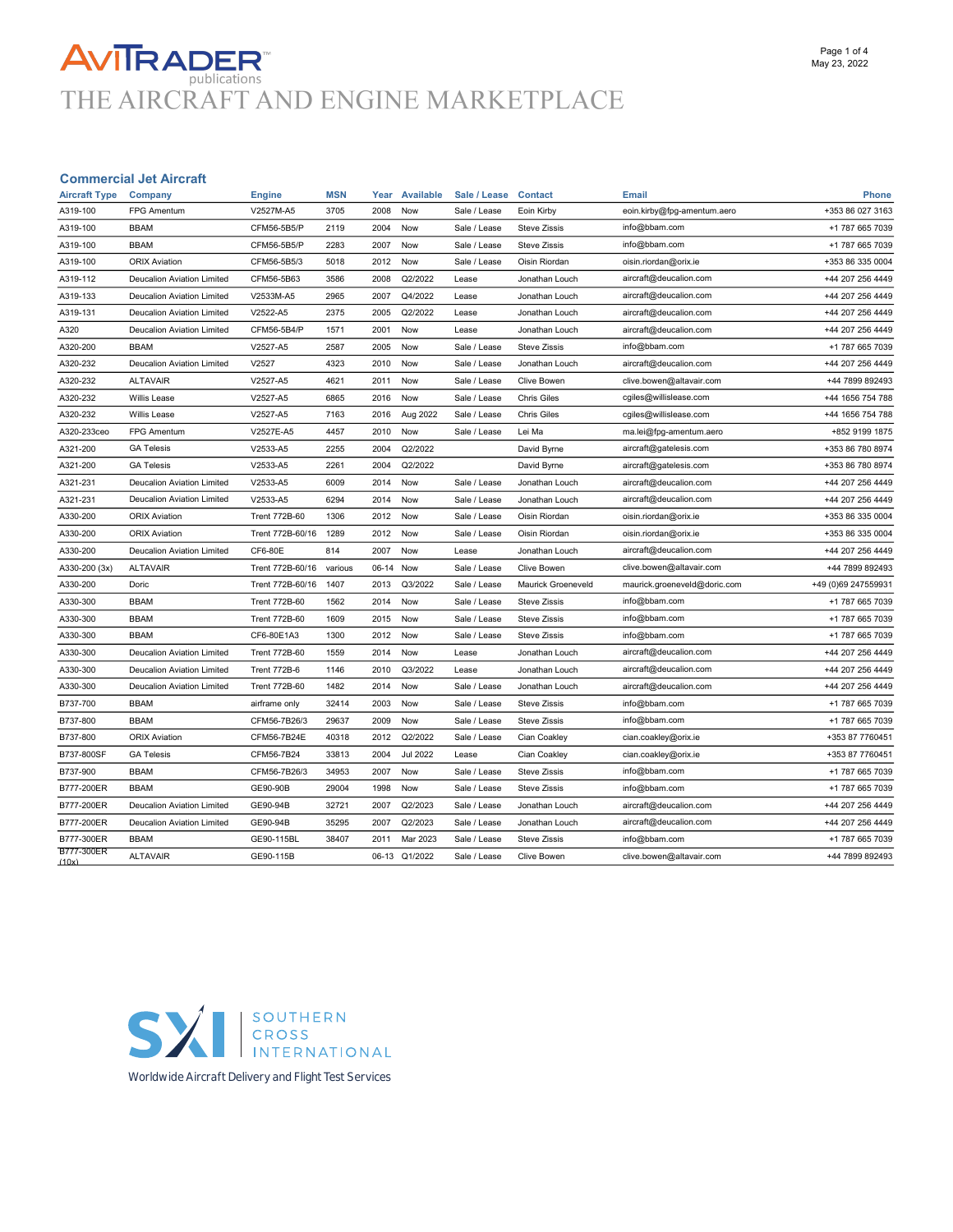### **AVITRADER** THE AIRCRAFT AND ENGINE MARKETPLACE

#### Regional Jet / Turboprop Aircraft

| <b>Aircraft Type</b>     | Company                                   | <b>Engine</b>          | <b>MSN</b>                   | Year    | <b>Available</b>               | Sale / Lease       | <b>Contact</b>       | <b>Email</b>                    | Phone                   |
|--------------------------|-------------------------------------------|------------------------|------------------------------|---------|--------------------------------|--------------------|----------------------|---------------------------------|-------------------------|
| <b>CRJ-200</b>           | Regional One                              | CF34-3B1               | 7925                         | 2004    | Now                            | Sale / Lease       | Kurt Brulisauer      | kbrulisauer@regionalone.com     | +1 (404) 542-5320       |
| <b>CRJ-200</b>           | Regional One                              | CF34-3B1               | 7926                         | 2004    | Now                            | Sale / Lease       | Kurt Brulisauer      | kbrulisauer@regionalone.com     | +1 (404) 542-5320       |
| <b>CRJ-200</b>           | Regional One                              | CF34-3B1               | 7937                         | 2004    | Now                            | Sale / Lease       | Kurt Brulisauer      | kbrulisauer@regionalone.com     | +1 (404) 542-5320       |
| <b>CRJ-200</b>           | Regional One                              | CF34-3B1               | 7941                         | 2006    | Now                            | Sale / Lease       | Kurt Brulisauer      | kbrulisauer@regionalone.com     | +1 (404) 542-5320       |
| CRJ-200ER                | Regional One                              | CF34-3B1               | 8062                         | 2006    | Now                            | Sale / Lease       | Kurt Brulisauer      | kbrulisauer@regionalone.com     | +1 (404) 542-5320       |
| <b>CRJ-200ER</b>         | Regional One                              | CF34-3B1               | 8059                         | 2005    | Now                            | Sale / Lease       | Kurt Brulisauer      | kbrulisauer@regionalone.com     | +1 (404) 542-5320       |
| CRJ-200LR                | Regional One                              | CF34-3B1               | 7625                         | 2002    | Now                            | Sale / Lease       | Kurt Brulisauer      | kbrulisauer@regionalone.com     | +1 (404) 542-5320       |
| <b>CRJ900</b>            | Regional One                              | CF34-8C5               | 15215                        | 2009    | Now                            | Lease              | Kurt Brulisauer      | kbrulisauer@regionalone.com     | +1 (404) 542-5320       |
| <b>CRJ900</b>            | Regional One                              | CF34-8C5               | 15207                        | 2008    | Now                            | Lease              | Kurt Brulisauer      | kbrulisauer@regionalone.com     | +1 (404) 542-5320       |
| CRJ900ER                 | Regional One                              | CF34-8C5               | 15111                        | 2007    | Now                            | Lease              | Kurt Brulisauer      | kbrulisauer@regionalone.com     | +1 (404) 542-5320       |
| CRJ900ER                 | Regional One                              | CF34-8C5               | 15115                        | 2007    | Now                            | Lease              | Kurt Brulisauer      | kbrulisauer@regionalone.com     | +1 (404) 542-5320       |
| DHC8-Q400                | Regional One                              | <b>PW150A</b>          | 4042                         | 2001    | Now                            | Sale / Lease       | Kurt Brulisauer      | kbrulisauer@regionalone.com     | +1 (404) 542-5320       |
| DHC8-Q400                | Regional One                              | <b>PW150A</b>          | 4100                         | 2005    | Now                            | Sale / Lease       | Kurt Brulisauer      | kbrulisauer@regionalone.com     | +1 (404) 542-5320       |
| <b>ERJ-145LR</b>         | Regional One                              | AE3007                 | 145508                       | 2001    | Now                            | Sale / Lease       | Kurt Brulisauer      | kbrulisauer@regionalone.com     | +1 (404) 542-5320       |
| <b>ERJ-145LR</b>         | Regional One                              | AE3007                 | 145515                       | 2001    | Now                            | Sale / Lease       | Kurt Brulisauer      | kbrulisauer@regionalone.com     | +1 (404) 542-5320       |
| ERJ170-100LR             | Regional One                              | CF34-8E5               | 17000093                     | 2005    | Now                            | Sale / Lease       | Kurt Brulisauer      | kbrulisauer@regionalone.com     | +1 (404) 542-5320       |
| <b>SAAB 2000</b>         | Jetstream Aviation Capital                | AE2100A                | 031                          | 1996    | Now                            | Sale / Lease       | Donald Kamenz        | dkamenz@jetstreamavcap.com      | +1 (305) 447-1920 x 115 |
|                          | SAAB 340B CRG Jetstream Aviation Capital  | CT7-9B                 | 224                          | 1990    | Nbow                           | Lease              | <b>Bill Jones</b>    | bjones@jetstreamavcap.com       | +1 (305) 447-1920 x 102 |
|                          | SAAB 340B Plus Jetstream Aviation Capital | CT7-9B                 | 450                          | 1998    | Now                            | Lease              | <b>Bill Jones</b>    | bjones@jetstreamavcap.com       | +1 (305) 447-1920 x 102 |
|                          | <b>Commercial Engines</b>                 |                        |                              |         |                                |                    |                      |                                 |                         |
| <b>CF34 Engines</b>      |                                           | Sale / Lease           |                              | Company |                                |                    | <b>Contact</b>       | Email                           | <b>Phone</b>            |
| CF34-8E5<br>Now - Lease  |                                           |                        | Lufthansa Technik AERO Alzey |         | Kai Ebach                      | k.ebach@lhaero.com | +49-6731-497-368     |                                 |                         |
| CF34-10E                 |                                           | Now - Lease            |                              |         |                                |                    |                      |                                 |                         |
| CF34-8C                  |                                           | Now - Lease            |                              |         |                                |                    |                      |                                 |                         |
| CF34-3A                  |                                           |                        | Now - Sale / Lease           |         |                                |                    |                      |                                 |                         |
| (2) CF34-10E6            | Full QEC                                  | Now - Sale / Lease     |                              | DASI    |                                |                    | Joe Hutchings        | joe.hutchings@dasi.com          | + 1 954-478-7195        |
| (1) CF34-10E5A1 Full QEC |                                           | Now - Sale / Lease     |                              |         |                                |                    |                      |                                 |                         |
| (5) CF34-10E             |                                           | Now - Lease            |                              |         | <b>Willis Lease</b>            |                    | Jennifer Merriam     | leasing@willislease.com         | +1 (561) 349-8950       |
| (1) CF34-8C5A1           |                                           | Now - Sale/Lease/Exch. |                              |         | <b>Magellan Aviation Group</b> |                    | <b>Bradley Hogan</b> | bradley.hogan@magellangroup.net | +1 980.256.7120         |
| (2) CF34-8C5B1           |                                           | Now - Sale/Lease/Exch. |                              |         |                                |                    |                      |                                 |                         |

(1) CF34-10E6 Now - Lease Engine Lease Finance Declan Madigan declan.madigan@elfc.com +353 61 291717



**Willis Lease Finance Corporation** Power to Spare - Worldwide®







(3) CF34-8E5A1 Now - Sale/Lease/Exch.



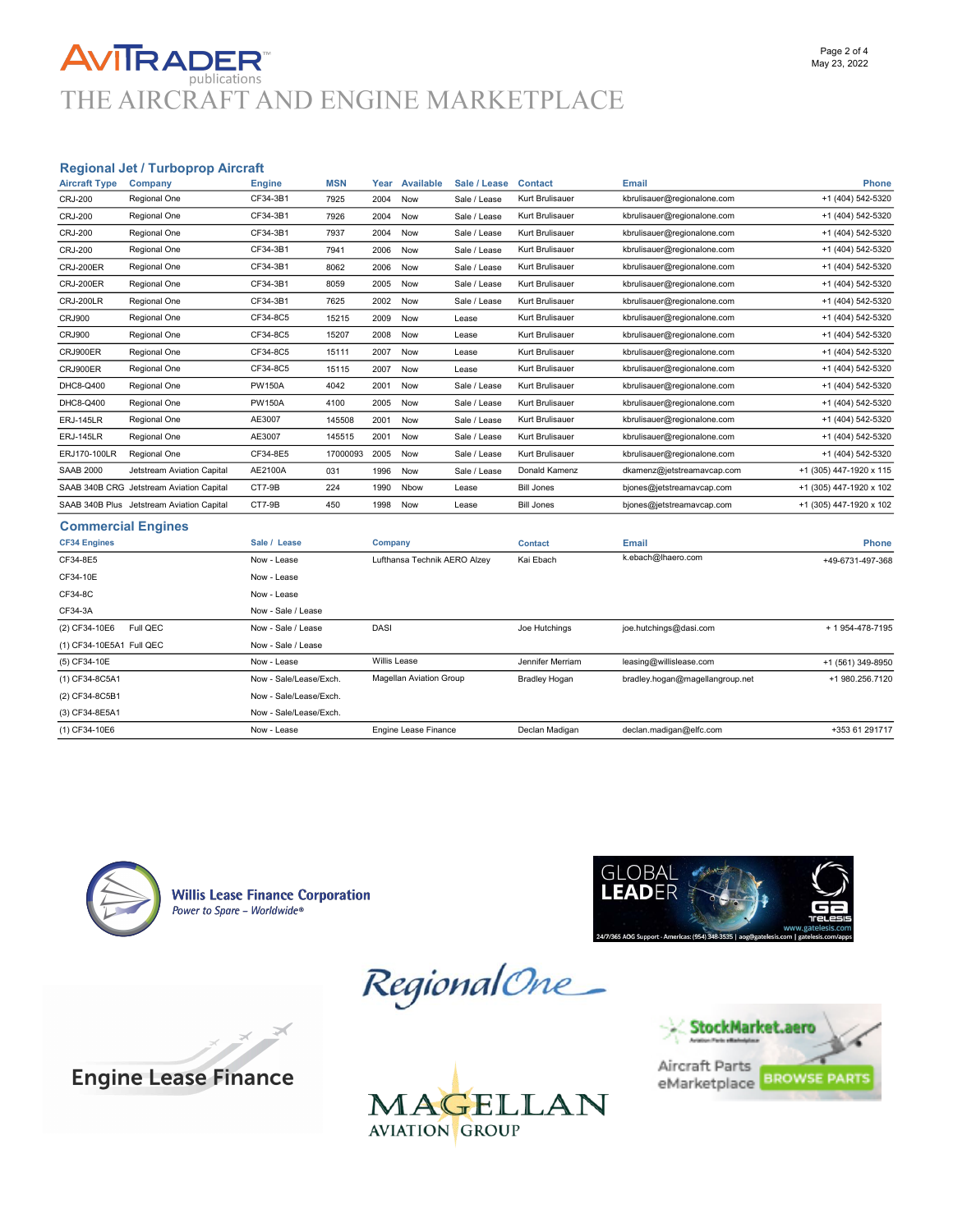## **AVITRADER**<br>THE AIRCRAFT AND ENGINE MARKETPLACE

#### Commercial Engines (cont.)

| COMMENCIAL LINGUIGS (COM.)                   |                        |                                  |                      |                                 |                   |
|----------------------------------------------|------------------------|----------------------------------|----------------------|---------------------------------|-------------------|
| <b>CF6 Engines</b>                           | Sale / Lease           | Company                          | <b>Contact</b>       | Email                           | Phone             |
| (1) CF6-80E1A4B                              | Now - Sale / Lease     | <b>GA Telesis</b>                |                      | engines@gatelesis.com           |                   |
| (1) CF6-80E1A3                               | Now - Lease            | <b>BBAM</b>                      | <b>Steve Zissis</b>  | info@bbam.com                   | +1 787 665 7039   |
| (1) CF6-80E                                  | Now - Lease            | Willis Lease                     | Jennifer Merriam     | leasing@willislease.com         | +1 (561) 349-8950 |
| (2) CF6-80E1                                 | Now - Lease            | Deucalion Aviation Limited       | Jonathan Louch       | aircraft@deucalion.com          | +44 207 256 4449  |
| <b>CFM Engines</b>                           | Sale / Lease           | Company                          | <b>Contact</b>       | <b>Email</b>                    | Phone             |
| (1) CFM56-5B4/P                              | Now - Lease            | FTAI Aviation LLC                | <b>Mark Napoles</b>  | mnapoles@ftaiaviation.com       | +1 786-785-0777   |
| (1) CFM56-5B3/3                              | Now - Lease            |                                  |                      |                                 |                   |
| (1) CFM56-5B3/P                              | Now - Lease            |                                  |                      |                                 |                   |
| (1) CFM56-5B1/P                              | Now - Lease            |                                  |                      |                                 |                   |
| (1) CFM56-7B26                               | Now - Lease            |                                  |                      |                                 |                   |
| (1) CFM56-7B24                               | Now - Lease            |                                  |                      |                                 |                   |
| (5) CFM56-7B24/3                             | Now - Lease            | Willis Lease                     | Jennifer Merriam     | leasing@willislease.com         | +1 (561) 349-8950 |
| (4) CFM56-5B4/3                              | Now - Lease            |                                  |                      |                                 |                   |
| (1) CFM56-5C4/P                              | Now - Lease            |                                  |                      |                                 |                   |
| (2) CFM56-7B24/E                             | Now - Lease            |                                  |                      |                                 |                   |
| (3) CFM56-7B24                               | Now - Lease            |                                  |                      |                                 |                   |
| (2) CFM56-7B26                               | Now - Lease            |                                  |                      |                                 |                   |
| (2) CFM56-5C4                                | Now - Lease            |                                  |                      |                                 |                   |
| (4) CFM56-5B4/P                              | Now - Lease            |                                  |                      |                                 |                   |
| (1) CFM56-7B26/3                             | Now - Lease            |                                  |                      |                                 |                   |
| (1) CFM56-7B26                               | Now - Sale / Lease     | <b>BBAM</b>                      | <b>Steve Zissis</b>  | info@bbam.com                   | +1 787 665 7039   |
| (2) CFM56-5B5/P                              | Now - Sale / Lease     |                                  |                      |                                 |                   |
| (1) CFM56-5B4/P                              | Now - Sale / Lease     |                                  |                      |                                 |                   |
|                                              | Now - Sale / Lease     |                                  |                      |                                 |                   |
| (2) CFM56-5B6<br>CFM56-5 (all thrust levels) |                        |                                  |                      | steve@contrail.com              |                   |
|                                              | Now - Sale / Lease     | <b>Contrail Aviation Support</b> | Steve Williamson     |                                 | +1 720-276-5966   |
| CFM56-7 (all thrust levels)                  | Now - Sale / Lease     |                                  |                      |                                 |                   |
| (2) CFM56-7B22                               | Now - Lease            | Deucalion Aviation Limited       | Jonathan Louch       | aircraft@deucalion.com          | +44 207 256 4449  |
| (multiple) CFM56-5B                          | Now - Sale / Lease     | <b>CFM Materials</b>             | Josef Noebauer       | josef.noebauer@cfmmaterials.com | +1 469-628-3756   |
| (multiple) CFM56-7B                          | Now - Sale / Lease     |                                  |                      |                                 |                   |
| (1) CFM56-7B26/3                             | Now - Lease            | Engine Lease Finance             | Declan Madigan       | declan.madigan@elfc.com         | +353 61 291717    |
| (1) CFM56-7B24/E                             | Now - Lease            |                                  |                      |                                 |                   |
| (1) CFM56-5B4/3                              | Now - Lease            |                                  |                      |                                 |                   |
| (1) CFM56-5C4/P (u/s)                        | Now - Sale             | Castlelake                       | Stuart MacGregor     | Stuart.macgregor@castlelake.com | +44 207 190 6138  |
| (1) CFM56-7B22/3                             | Now - Lease            |                                  |                      |                                 |                   |
| (1) CFM56-5B6/3                              | Now - Sale / Lease     | <b>GA Telesis</b>                |                      | engines@gatelesis.com           |                   |
| (1) CFM56-5B3/P                              | Now - Sale/Lease/Exch. | <b>Magellan Aviation Group</b>   | <b>Bradley Hogan</b> | bradley.hogan@magellangroup.net | +1 980.256.7120   |
| (2) CFM56-5B6/P                              | Now - Sale/Lease/Exch. |                                  |                      |                                 |                   |
| (1) CFM56-7B27                               | Now - Sale/Lease/Exch. |                                  |                      |                                 |                   |
| <b>GE90 Engines</b>                          | Sale / Lease           | Company                          | <b>Contact</b>       | Email                           | Phone             |
| (1) GE90-94B                                 | Now - Lease            | Engine Lease Finance             | Declan Madigan       | declan.madigan@elfc.com         | +353 61 291717    |
| (1) GE90-115BL (Propulsor)                   | Now - Lease            |                                  |                      |                                 |                   |
| (2) GE90-90B                                 | Now - Sale/Lease/Exch. | <b>BBAM</b>                      | <b>Steve Zissis</b>  | info@bbam.com                   | +1 787 665 7039   |
| <b>LEAP Engines</b>                          | Sale / Lease           | Company                          | <b>Contact</b>       | Email                           | Phone             |
| (1) LEAP-1A33                                | Now - Lease            | Willis Lease                     | Jennifer Merriam     | leasing@willislease.com         | +1 (561) 349-8950 |
| (1) LEAP-1A32                                | Now - Lease            | Engine Lease Finance             | Declan Madigan       | declan.madigan@elfc.com         | +353 61 291717    |
| PW 1000G Engines                             | Sale / Lease           | <b>Company</b>                   | <b>Contact</b>       | Email                           | <b>Phone</b>      |
| (1) PW1133GA                                 | Jun 2022 - Lease       | Willis Lease                     | Jennifer Merriam     | leasing@willislease.com         | +1 (561) 349-8950 |
| PW 4000 Engines                              | Sale / Lease           | Company                          | <b>Contact</b>       | Email                           | Phone             |
| (1) PW4168                                   | Now - Sale / Lease     | Castlelake                       | Graeme Dodd          | Graeme.dodd@castlelake.com      | +44 207 190 6138  |
| <b>PW Small Engines</b>                      | Sale / Lease           | Company                          | <b>Contact</b>       | Email                           | <b>Phone</b>      |
| PW119B RGB                                   | Now - Lease            | Lufthansa Technik AERO Alzey     | Kai Ebach            | k.ebach@lhaero.com              | +49-6731-497-368  |
| <b>PW119B</b>                                | Now - Lease            |                                  |                      |                                 |                   |
| <b>PW120A</b>                                | Now - Lease            |                                  |                      |                                 |                   |
| <b>PW121 (ATR)</b>                           | Now - Lease            |                                  |                      |                                 |                   |
| <b>PW124B</b>                                | Now - Lease            |                                  |                      |                                 |                   |
| <b>PW123B</b>                                | Now - Lease            |                                  |                      |                                 |                   |
| <b>PW125B</b>                                | Now - Lease            |                                  |                      |                                 |                   |
| <b>PW127F</b>                                | Now - Lease            |                                  |                      |                                 |                   |
| <b>PW150A</b>                                | Now - Lease            |                                  |                      |                                 |                   |
| <b>PW127M</b>                                | Now - Lease            |                                  |                      |                                 |                   |
| PW150A RGB                                   | Now - Lease            |                                  |                      |                                 |                   |
|                                              |                        |                                  |                      |                                 |                   |